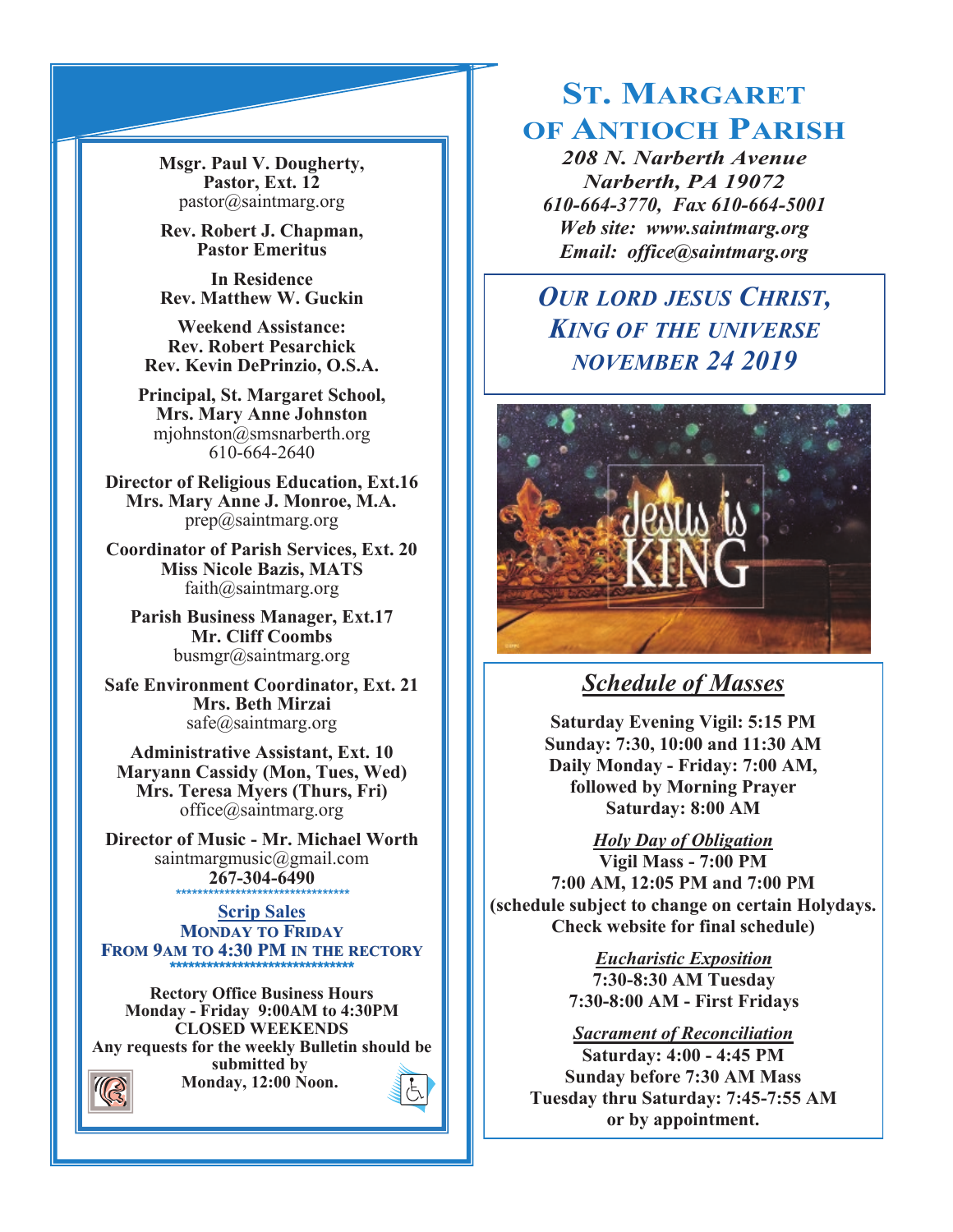## *OUR LORD JESUS CHRIST, KING OF THE UNIVERSE*

#### **Background on the Gospel Reading**

 Today as a Church, we conclude our liturgical year and celebrate the Feast of Christ the King. The Gospel we proclaim shows the great mystery of our faith: in the moment of his crucifixion, Jesus is shown to be King and Savior of all.

 Luke's Gospel has been loaded with surprises: the poor are rich, sinners find salvation, the Kingdom of God is found in our midst. Here we see the greatest surprise of all. We are confronted with the crucified Jesus, whom faith tells us is King and Savior of all. The irony is that the inscription placed on the cross, perhaps in mockery, contains the profoundest of truths. As the leaders jeer, the thief crucified by his side recognizes Jesus as Messiah and King, and finds salvation.

 Jesus is King, but not the kind of king we might have imagined or expected. His kingship was hidden from many of his contemporaries, but those who had the eyes of faith were able to see. As modern disciples of Jesus, we, too, struggle at times to recognize Jesus as King. Today's Gospel invites us to make our own judgment. With eyes of faith, we, too, recognize that Jesus, the crucified One, is indeed King and Savior of all.

**Church Teaching: Gratitude** – The Eucharist is a sacrifice of thanksgiving to the Father, a blessing by which the Church expresses her gratitude to God for all his benefits, for all that he has accomplished through creation, redemption, and sanctification. Eucharist means first of all "thanksgiving." (from the Catechism of the Catholic Church)

**Spiritual Thought** – No one heals himself by wounding another. (St. Ambrose)

**A Little Humor** – Having avoided the scale for a long time, a husband finally got up the nerve to climb aboard. Unable to read the numbers, he got off to grab his eyeglasses and stepped back on. What do you know?" he called out to his wife. "These glasses weigh fifty pounds."

#### **Lankenau Ministry**

Next Sunday, December 1, is St. Margaret's weekend to take Holy

Communion to the sick at the Lankenau.

Group B is assigned but Group A is also welcome. If you cannot come this weekend, please try to exchange with someone. It is very important to get a replacement.

## **Mass-Intentions**

**MONDAY, November 25 7:00 AM Marie McCloskey**

**TUESDAY, November 26 7:00 AM Deceased members of the Urbani & D'Alonzo Families**

**WEDNESDAY, November 27 7:00 AM Bizzarri & Speranzo Families**

**THURSDAY, November 28 9:00 AM Elizabeth & Albert Justi**

**FRIDAY, November 29 Fernandes Family** 

**SATURDAY, November 30 8:00 AM Vincent Quinn, Jr.**

**Msgr. Dougherty offers a Mass each Sunday for all the parishioners and for those enrolled in the church memorial fund.**

**Weekend Mass Schedule November 30-December 1**

*(Priest scheduled is subject to change)* **Saturday, November 30** Confessions 4:00 - 4:45 PM - Fr. Pesarchick 5:15 PM - Fr. Pesarchick **Sunday, December 1** 7:30 AM - Fr. Guckin 10:00 AM - Fr. DePrinzio 11:30 AM - Msgr. Dougherty

**THE STEWARDSHIP REPORT Weekend of November 17, 2019: Including Electronic Funds Transfer Mail In: Parish On Line: Envelopes: \$ 8,258 \$ 671 \$ 835 \$ 1,325 212**

#### **The Weekend of November 18, 2018: \$10,983**

**I sincerely thank you for continuing to live faithful stewardship. God bless you and your families.** *Msgr. Dougherty*

**ONLINE GIVING** - Saint Margaret Parish<br>has arranged a secure method of online has arranged a secure method of online giving. You can set up all your second collections in advance. Create or login to your Parish Giving account by going to the Parish website and clicking on the logo at the lower right or **<https://tinyurl.com/StMargGiving>**.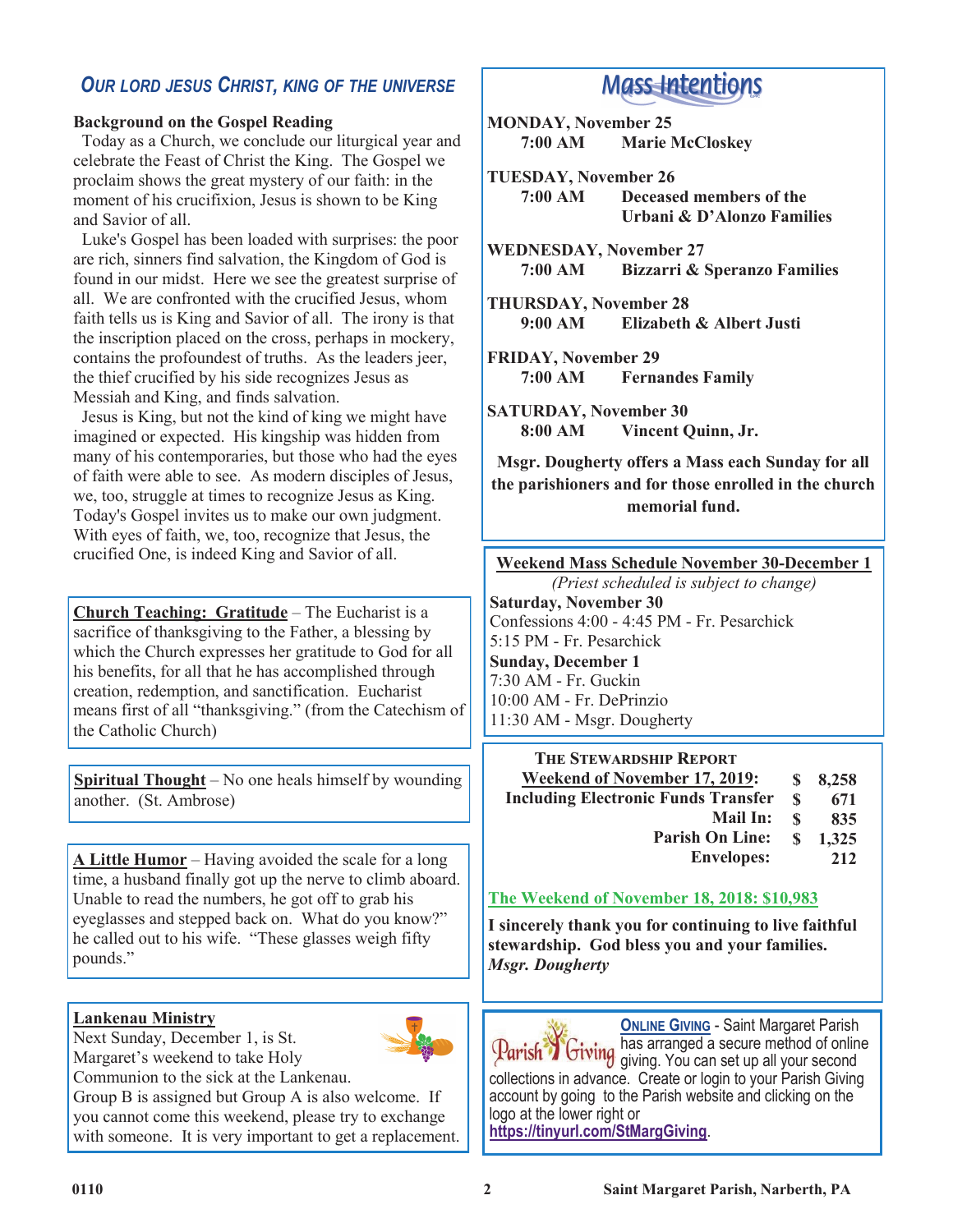## **Parish Theme for 2019 - 2020** The Family: a Communion of Life and Love

## **From the Pastor**

**Thanksgiving** – Mass will be celebrated on Thanksgiving Day at 9:00 am. Our fundamental attitude is one of thanksgiving to God. In his love for us he has freely poured forth his blessings upon us. Giving thanks makes us more aware of God's love for us and helps us to open our spirits to receive his many graces.

**Family Consecration and Blessing of a Cherished Family item** – Next Sunday, the First Sunday of Advent, and the beginning of a new Church Year, the Knights of Columbus are sponsoring for our families a Consecration to the Holy Family. The Knights will hand out consecration prayer cards before the Mass and we will pray them together at Mass. By consecrating our families to the Holy Family, we are inspired to make the daily effort to reflect the goodness of the Holy Family in our own families. We ask that you bring a cherished family memento to Mass that day. We will bless the items as a way of asking God's continued blessing on your families.

**Our Lord, Jesus Christ, King of the Universe** – Today is the last Sunday of the Church Year. We celebrate the Feast of Our Lord, Jesus Christ, the King of the Universe. This Feast reminds us that all of our efforts at worship and spiritual growth during the entire Church Year should culminate in our more firmly entrusting our lives to Jesus Christ as our King and Savior. We lift up our hearts in fervent praise of the Lord today. In him we live and move and have our being. All praise and honor to him. He is the way, the truth and the life.

**Reboot Revisited** – The fifth practice Chris Stefanick gave for living our faith well was "Reboot." God always gives us a chance to renew our lives. He forgives and allows us to move on with new life. As humans, we sometimes fail, but God's mercy is abundant. When we turn to him in sorrow, he forgives, heals us of the hurt caused by our sins, and strengthens us to grow in his goodness. Our life is an adventure of continued spiritual growth. We constantly need to renew our commitment to Christ, and to seek how we can become more like him. A great way to "Reboot" is through the sacrament of confession. Our sins are forgiven and we go forth with a conviction to amend our lives as we turn to God for the help of his grace.

**Seminary Appeal** – You should have received a mailing at home for this important Archdiocesan Collection for the support of our Seminary. Please support this Annual Appeal. You can use the return envelope you received in the mail. Additional envelopes are available in the vestibule.

**Finance Council** – The Finance Council met on Wednesday, Nov. 13. Synopsis of the Meeting – 1) Income and expenses for the First Quarter (July, August and September) were reviewed. The figures were in line with the budget. 2) Capital Projects were reviewed: a) A couple of railings to assist people walking up into the sanctuary and a railing up to the tabernacle will be installed soon. b) A proposal for a new sound system for the Church was discussed. c) During this month the south wall of the Church will be repointed in the needed places. d) Plans submitted by the architects for the renovation of the Annex were reviewed. We are looking to provide the Annex with a simple kitchen, another bathroom, and another room or two for meeting space that will be able to be set apart by moveable sliding partitions, so that the Annex could still be used for larger groups too. These plans will be reviewed at Pastoral Council. e) A new integrated phone system for the Church and School was discussed. 3) The contract with Michael Worth for the music program will be renewed. 4) It was reported the School has received two grants: one to pay for the upgrades to our security through the installation of our new gate and our new School entry system; and the other to support a program for instructing the students on emotional development and growth in selfawareness and self-control, as well as some instruction for first aid for the upper grades.

**Presentation of First Communion Candidates** – The Mass for the Presentation of this year's candidates for First Reconciliation and First Holy Communion will be on Sunday, Dec. 8 at the 10:00 am Mass. We look forward to assuring our candidates of our prayers for them as they prepare to receive these sacraments.

**Day of Sanctification for Priests** – The priests of the Archdiocese gather every year on Monday of the first week of Advent for a Day of prayer and recollection. As we begin a new Church Year the priests renew their commitment to Christ and the service of his people. Please pray for your priests on Dec. 2 and during this Advent. Here is a prayer you could use: O God, who made your only Begotten Son eternal High Priest, grant that those he has chosen as ministers and stewards of your mysteries may be found faithful in carrying out the ministry they have received. Through our Lord Jesus Christ, your Son, who lives and reigns with you in the unity of the Holy Spirit, one God, for ever and ever. Amen.

**Liturgy Committee** – We will meet on Tuesday, November 26 at 6:00 pm in the Antioch Annex.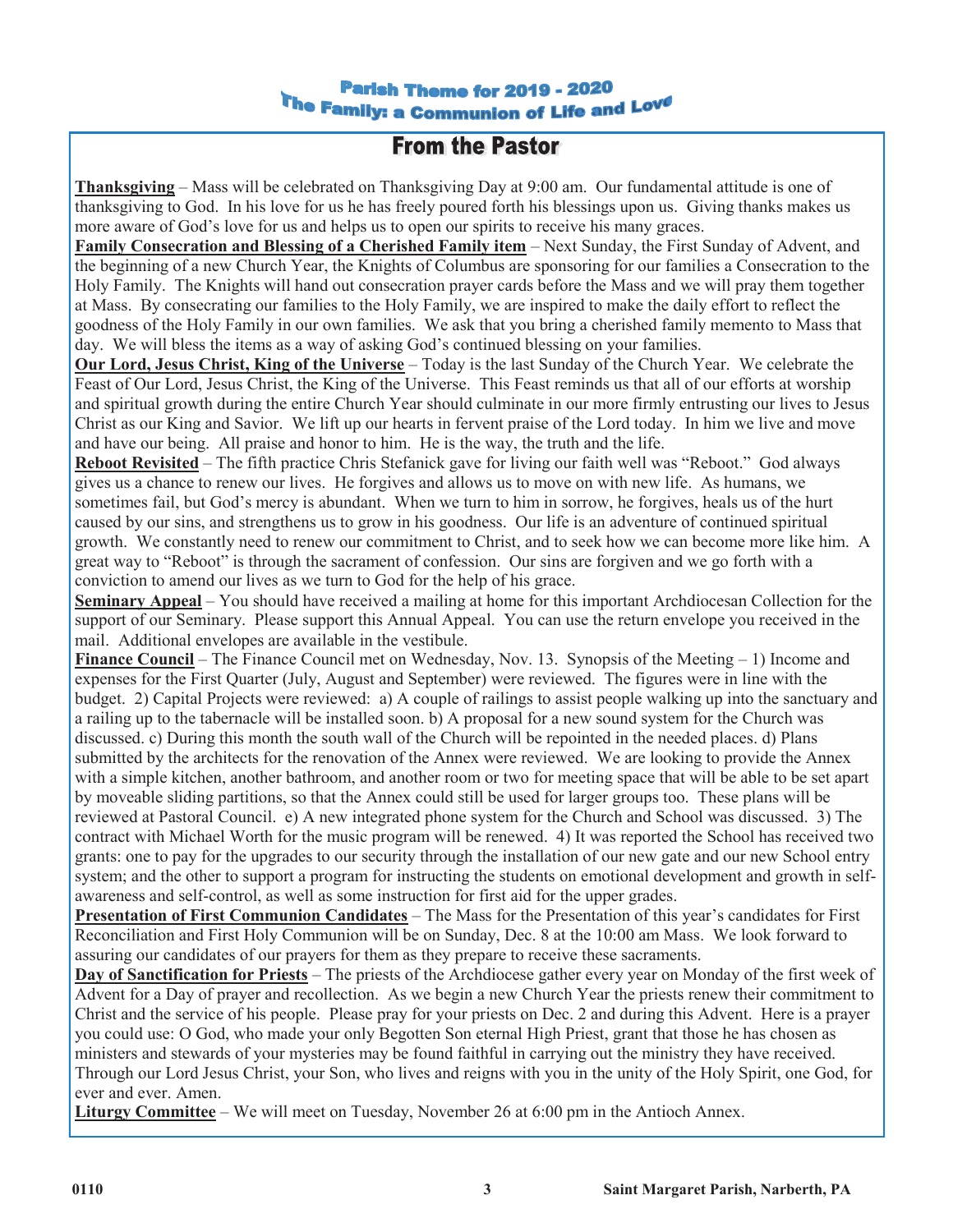



## **May you and your family have a Blessed Thanksgiving!**

### **KIDS CARE NEWS**

SMS Kids Care Club oversees the selection and implementation of all of the community service projects that our St. Margaret students participate in during the school year. This month, our Second Grade hosted the annual *SMS Thanksgiving Food Drive* benefiting Mercy Neighborhood Ministries.

## **CLASSROOM NEWS**

The SMS Kindergarten students discussed who the Pilgrims and Native Americans are and how they celebrated the First Thanksgiving together. This past week, they focused on the many blessings that they are thankful for in their own lives.

#### **LIBRARY NEWS**

The Fourth Graders at SMS tried their hands at writing spooky stories as part of an SMS Library Writing Contest in the month of October. The winners of the Library Spooky Story Contest are: **Maggie Caprari, Bea Emery, Ben Veith, and Emmie Veith**. Well done, young writers!

**Happy Birthday** to these Birthday Book Students who generously donated a book to our library**: Joseph Emery, Grade 2B; Elizabeth Carmody, Grade KA; Ashley Zhao, Grade 1; Francis Passarella, Grade 6; and Carter Voss, Grade 3.** Thank you!

Look for the **Christmas Book/ December Birthday Book** donation form on our website.

### **MINTED HOLIDAY CARDS**

Home and School is hosting a fundraiser. This month only, shop holiday cards and gifts on Minted.com/holiday. You will receive 15% off on your order and Minted will give 15% back to our school.

#### **ADVANCEMENT NEWS**

**Parents, please let your friends and neighbors know about our upcoming Open Houses!** We are welcoming new families to visit this fall on several Wednesdays from 9 am to 11 am: December 4, 11, or 18 (Walk in any Wednesday).

### **COMING SOON – CHRISTMAS SHOPPING THROUGH SMS**

**EARN MONEY BY PURCHASING GIFT CARDS FOR CHRISTMAS AT SMS!** Coming soon on our website, you will find an updated list of retailers participating in SMS Christmas SCRIP. Do not miss this opportunity to earn SCRIP credit on your holiday gift card purchases. The number of retailers on this special SCRIP list is astonishing!

**WINTER SPIRITWEAR:** H&S will be selling Winter Spiritwear, including Hats, Blankets, Sweatshirts, and other warm items. These will be perfect Christmas gifts for families and friends. We will be sending a link to each family next week.



*Advent Taizé Prayer For Young Adults* **December 17, 2019 from 7 PM - 8 PM Sisters of Mercy Convent 5015 Montgomery Ave, Merion, PA** Immerse yourself in music and silence.

Find yourself in letting go. Wrap yourself in the Mystery of the Creator. The worship service includes repetitive prayers, music, and silence. This service is based on prayer that was begun by an ecumenical community in Taizé, France. Light refreshments to follow. RSVP tsaetta@mercymidatlantic.org.

*St. Margaret Parish Family Consecration to the Holy Family During the Masses on Sunday, December 1, 2019*



Every family is also invited to bring a Christmas item of their choosing for a blessing from the priest. We encourage all

household members to intentionally gather to make a selection of the item - be it a Christmas ornament, Nativity scene figurine, holiday plate, etc. - and be present at Mass for the blessing.

Congratulations to Saint Basil Academy freshman *Amelie Sorbello*, who achieved High Honors  $\alpha$ ng $\alpha$ [ $\mu$ | $\alpha$ [ $\alpha$ ] $\beta$ <sup>|</sup> during the first quarter of the 2019-2020 school year!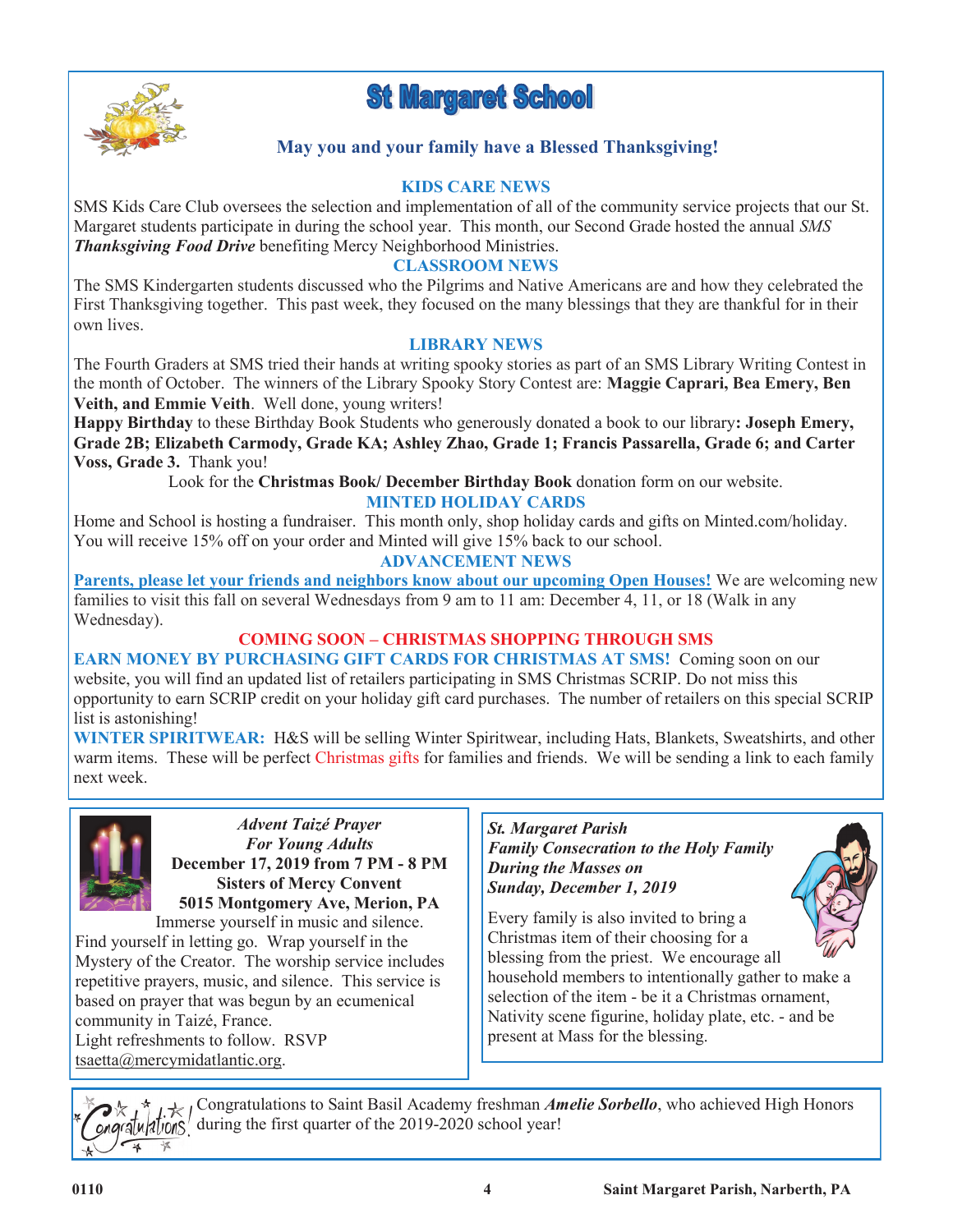

## *CHRISTMAS GIVING TREE*

*Mercy Neighborhood Ministries, Narberth Food Bank and Housing for Haiti*

**You will be able to drop off your wrapped gift(s) to the Antioch Annex Sunday, December 15 between 7:30 AM and 7:00 PM.** 

**Please be sure to attach the tag to the gift after you wrap it.**

**Scrip Cards for Mercy Ministries and Narberth Food Bank may be dropped off at the rectory.** 

**If you have any questions, call Teresa or Maryann at the rectory, 610-664-3770, Ext 10.**



*Silence of the Season* **Open House & Christmas Concert St. Charles Borromeo Seminary December 8, 2019**

Seminary tours of the beautiful, historic

campus and art collection, including our international Christmas Creche display, begin at 1 PM with the last one starting at 3 PM. The concert, which is free and open to the public, begins at 4 PM. There will be a freewill offering to benefit a charity selected by the seminarians. No need to RSVP, just come and celebrate this joyous season with us!



쎼

Thank you to the generous parishioners who brought soup, cereal, pasta and other needed food and hygienic supplies to our November Food Collection. We sent **30** boxfuls to be distributed to our Archdiocesan Food

Cupboards. Your kindness is very appreciated. Our next opportunity to fulfill this corporal work of mercy is December 7-8.

#### *Merion Mercy Catholic Meditation*  此 *Group* prayer = peace

\*F 11KE We meet on Wednesday evenings from 6:30 to 7:30 PM at the Mother House in Merion. We open with prayer, listen to a teaching about silent meditation, we sit in silence for 20+ minutes and we close by offering up our intentions and with an Our Father. For more information, please call Sister Catherine Rawley at 484 562 1658.

**HELPING OTHER PEOPLE IN EMERGENCY Week of November 24, 2019 Pam Owsik 610-659-7021 Please call as early in the week as possible**.



#### **HOLIDAY ETHICAL TRADE SALE DECEMBER 7 and 8 CRAFTS - COFFEE - CHOCOLATE - TEA !!!**

The holidays are fast approaching! Our parish Peace and Justice Committee will once again host a Catholic Relief Services Holiday Ethical Trade Sale of lovely crafts, coffee, tea, chocolate and hot chocolate in the school cafeteria after all Masses on the weekend of Dec. 7 and 8. These products make great Christmas gifts! Proceeds benefit the poor of the world.

## **Benefits of Buying Ethical Trade**

- Guarantees fair wages to disadvantaged artisans, farmers and workers.
- Provides the technical and financial assistance that poor people so desperately need but so rarely get in the conventional trading system.
- Makes a strong connection with hardworking but impoverished workers around the world.
- Returns human dignity to people just like us.

*We hope to see you at the sale!*



## *Annual Advent Open House*

The Sisters of the Holy Child Jesus invite you to join us on Sunday, December 8, 2019, for a peaceful pause during the Advent Season to reflect on the true gift of Christmas. People of all ages are welcome. The event takes place at 1341 Montgomery Ave, Rosemont, PA 19010.

## *Self-Tour of International Nativity Scenes: 10:00 a.m. Mass at New Sharon Chapel: 11:30 a.m.*

For more information or to RSVP, please contact Joanna Pelizzoni at 610-626-1400 x315 or jpelizzoni@shcj.org.

## **Devon Prep Entrance Test Dates**

High School: December 7 Middle School: November 23, December 14, February 15, and March 28 Practice Tests offered in the Spring Go to www.devonprep.com to register.



*If you or someone you know is curious about religious life, visit www.sistersofmercy.org***.**